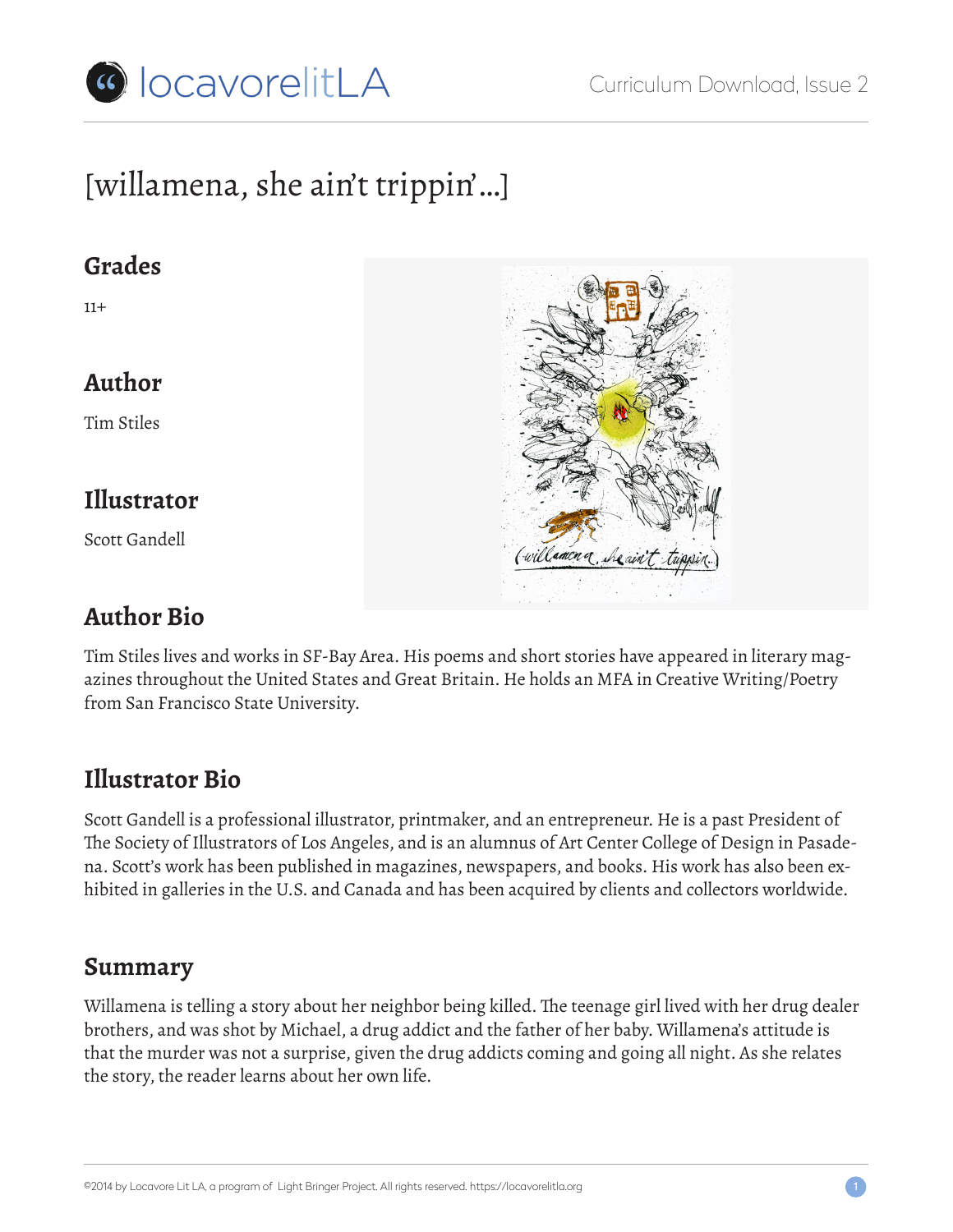

# **Common Core Anchor Standards Addressed**

## **Writing Anchor Standards-Text Types and Purposes**

- Write arguments to support claims in an analysis of substantive topics or texts using valid reasoning and relevant and sufficient evidence.
- Write narratives to develop real or imagined experiences or events using effective technique, well-chosen details and well-structured event sequences.

## **Research for Building and Presenting Knowledge**

• Draw evidence from literary or informational texts to support analysis, reflection, and research.

## **READING Standards**

## **Key Ideas and Details**

- Read closely to determine what the text says explicitly and to make logical inferences from it; cite specific textual evidence when writing or speaking to support conclusions drawn from the text.
- Determine a theme or central idea of a text and analyze its development over the course of the text, including its relationship to the characters, setting, and plot; provide an objective summary of the text.
- Analyze how particular lines of dialogue or incidents in a story or drama propel the action, reveal aspects of a character, or provoke a decision.

### **Craft and Structure**

- Assess how point of view or purpose shapes the content and style of a text.
- Determine the meaning of words and phrases as they are used in a text, including figurative and connotative meanings; analyze the impact of specific word choices on meaning and tone, including analogies or allusions to other texts.
- Analyze how differences in the points of view of the characters and the audience or reader (e.g., created through the use of dramatic irony) create such effects as suspense or humor.

## **Integration of Knowledge and Ideas**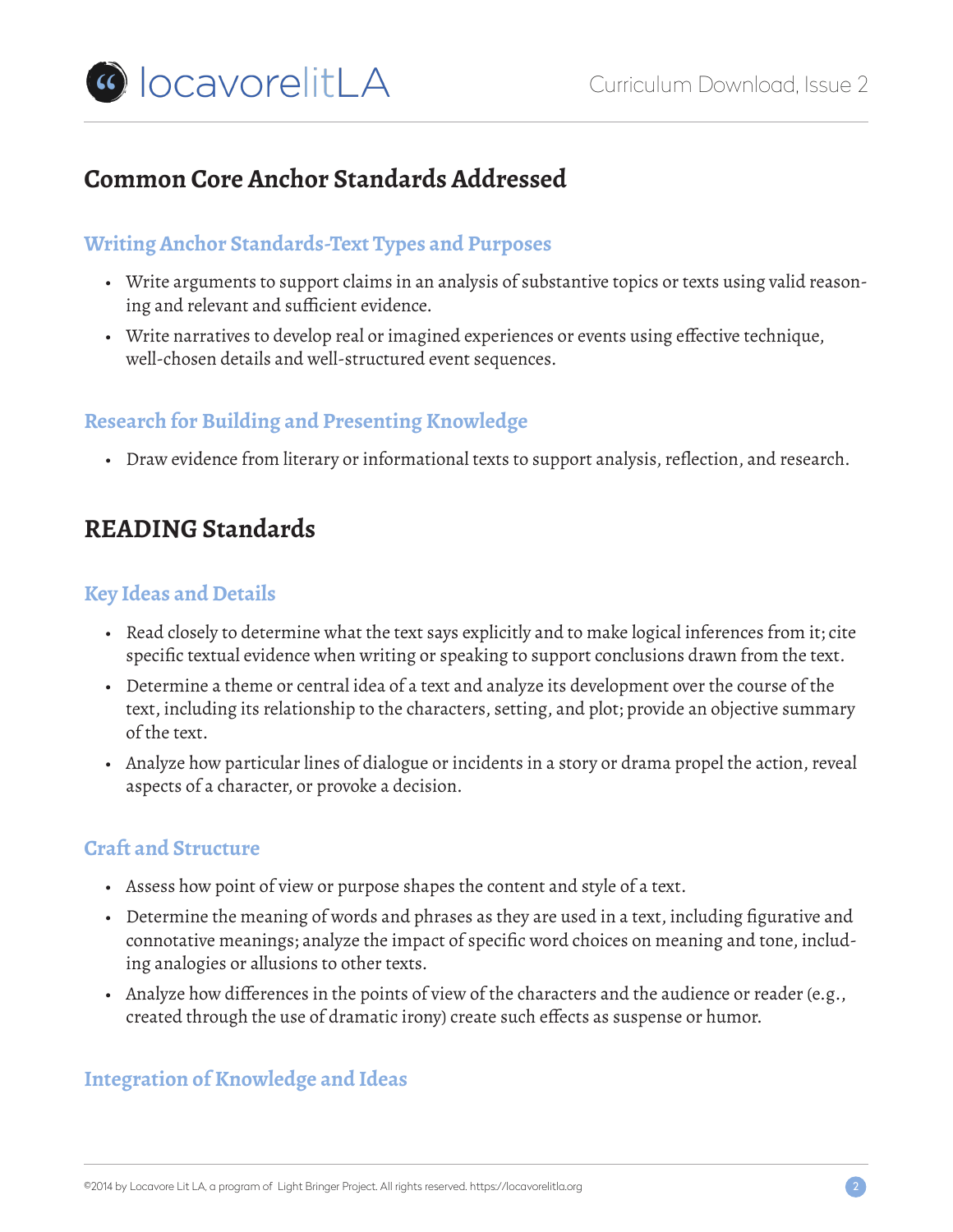

• Analyze how two or more texts address similar themes or topics in order to build knowledge or to compare the approaches the authors take.

## **Academic Vocabulary to Explore**

 *(See vocabulary approach in Appendix A of CCSS.)*

### **Tier One (slang terms)**

**Johnny:** police **Tweak:** doing hard drugs **Que es eso?:** Why is it like this?

### **Tier Two**

**Vigilant:** on guard **Grim:** sad truth **Altima:** model of car **Carport:** covered driveway

## **Complementary Poem to Introduce BEFORE Reading the Text**

#### **Porphyria's Lover**

*by Robert Browning*

The rain set early in to-night, The sullen wind was soon awake, It tore the elm-tops down for spite, And did its worst to vex the lake: I listened with heart fit to break. When glided in Porphyria; straight She shut the cold out and the storm, And kneeled and made the cheerless grate Blaze up, and all the cottage warm; Which done, she rose, and from her form Withdrew the dripping cloak and shawl, And laid her soiled gloves by, untied Her hat and let the damp hair fall, And, last, she sat down by my side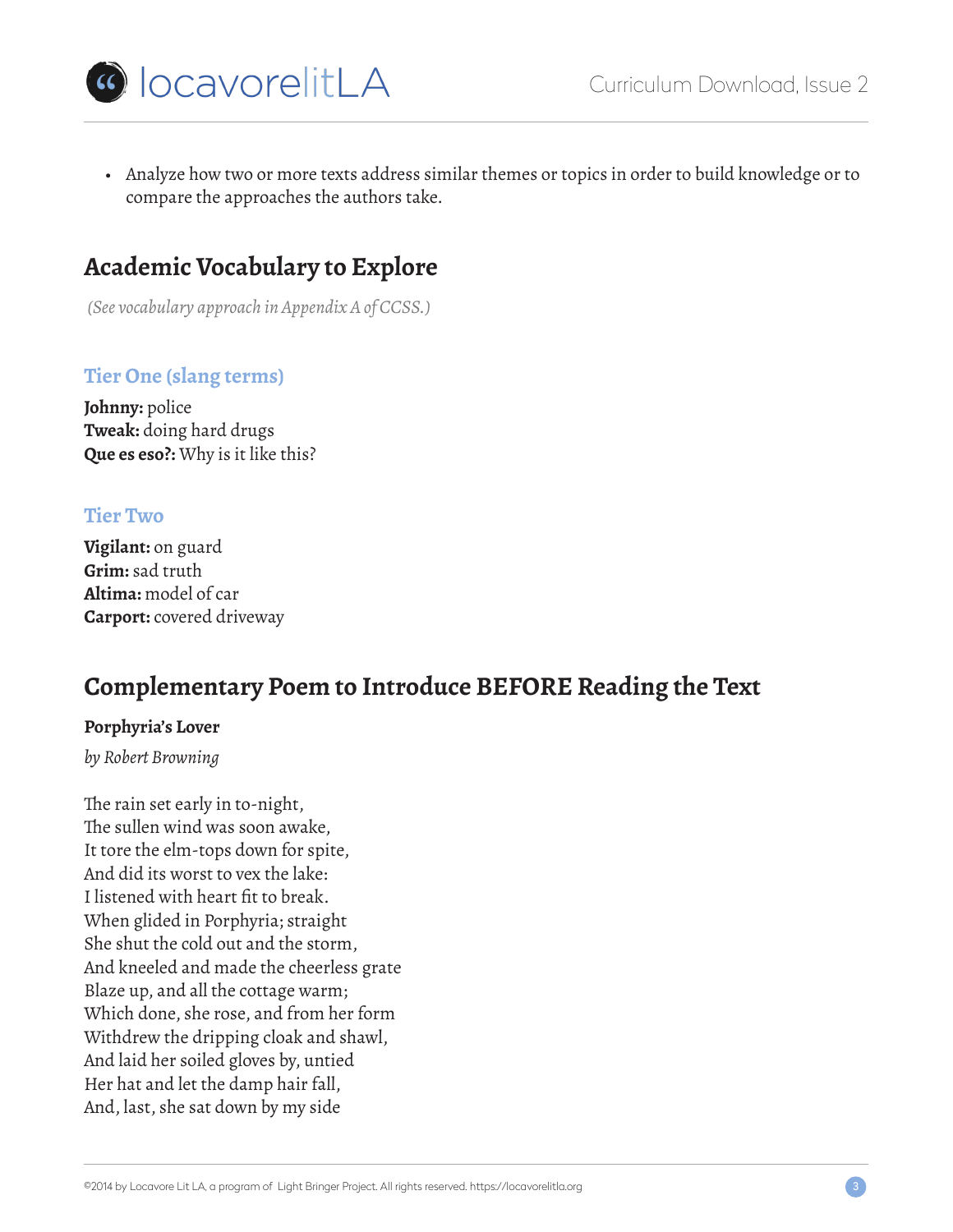

And called me. When no voice replied, She put my arm about her waist, And made her smooth white shoulder bare, And all her yellow hair displaced, And, stooping, made my cheek lie there, And spread, o'er all, her yellow hair, Murmuring how she loved me—she Too weak, for all her heart's endeavour, To set its struggling passion free From pride, and vainer ties dissever, And give herself to me for ever. But passion sometimes would prevail, Nor could to-night's gay feast restrain A sudden thought of one so pale For love of her, and all in vain: So, she was come through wind and rain. Be sure I looked up at her eyes Happy and proud; at last I knew Porphyria worshipped me; surprise Made my heart swell, and still it grew While I debated what to do. That moment she was mine, mine, fair, Perfectly pure and good: I found A thing to do, and all her hair In one long yellow string I wound Three times her little throat around, And strangled her. No pain felt she; I am quite sure she felt no pain. As a shut bud that holds a bee, I warily oped her lids: again Laughed the blue eyes without a stain. And I untightened next the tress About her neck; her cheek once more Blushed bright beneath my burning kiss: I propped her head up as before, Only, this time my shoulder bore Her head, which droops upon it still: The smiling rosy little head, So glad it has its utmost will, That all it scorned at once is fled, And I, its love, am gained instead!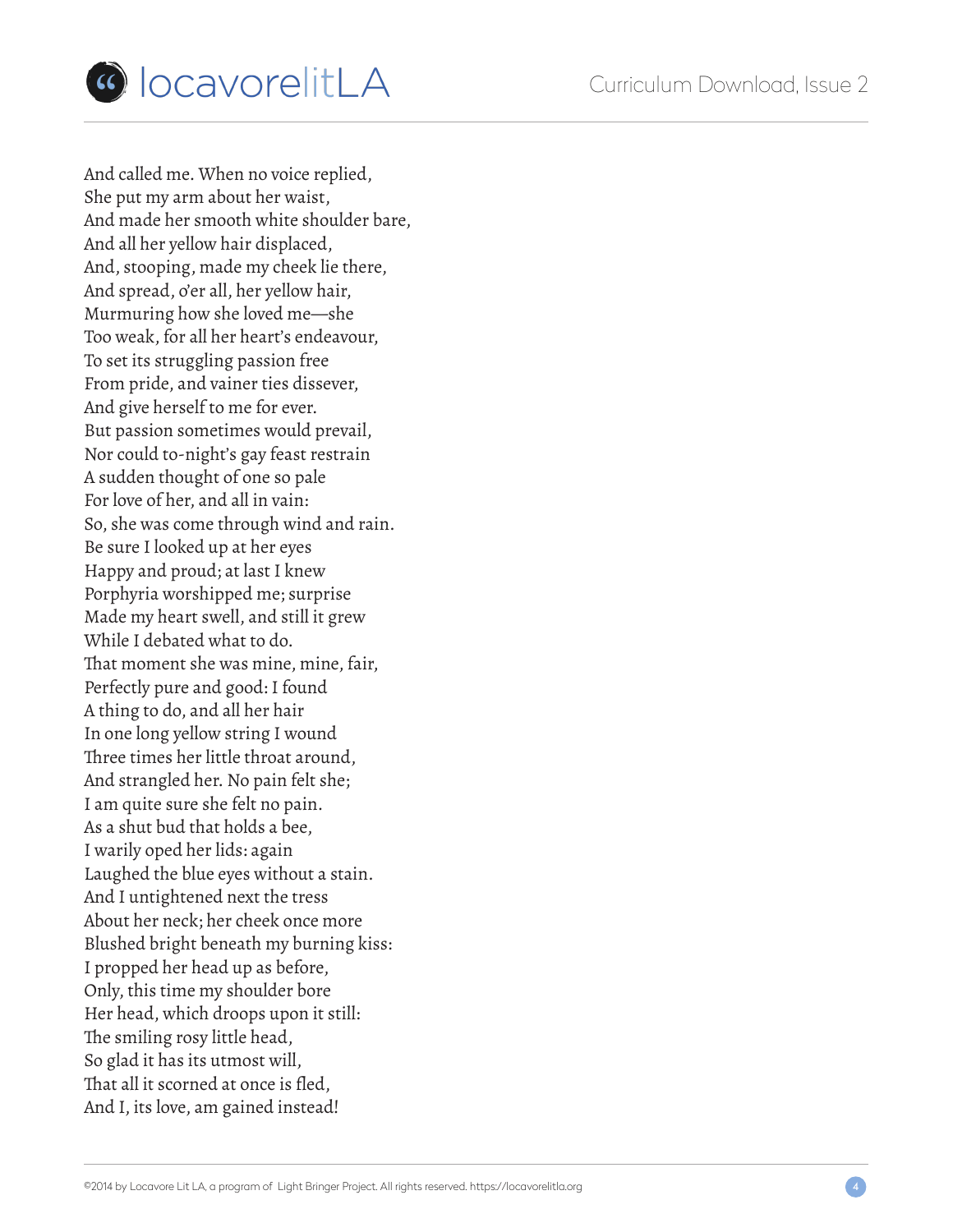

Porphyria's love: she guessed not how Her darling one wish would be heard. And thus we sit together now, And all night long we have not stirred, And yet God has not said a word!

# **Other Complementary Texts to Read**

*[willamena, she ain't trippin'...]* is a good story to pair with other texts. There are many facets of the writing that contrast with traditional scholastic literature, in both structure and content. Furthermore teachers can use *[willamena, she ain't trippin'...]* alongside similar texts to address the non-traditional grammatical choices (e.e. cummings) or the heavy subject matter (*Fall of the House of Usher*,*The Grapes of Wrath*, or *Hope, Despair, and Memory*).

# **Warm-up Questions**

*(To introduce the story, should be used as a quick write or a journal/reflection piece.)*

- 1. Why would an author write in non-autobiographical first person?
- 2. Are stereotypes always examples of bigotry?
- 3. How have the rules of English grammar changed over time?
- 4. Is it important to document the grim aspects of life?

# **Main Idea for Study**

### Acting tough doesn't protect you from feeling the effects of what you see or do.

*(Note: Students will be expected to voice their impressions of the main character supported by textual evidence. This story has the potential to invoke strong opinions. A teacher who can channel that passion and focus it, will find this is an excellent text for stimulating student debate.)*

# **Possible Themes for Study**

- Violence in society.
- Stereotyping.
- The effect of negative life experience on a person's perspective.
- The effect of a female presence in, or absent from, the family unit.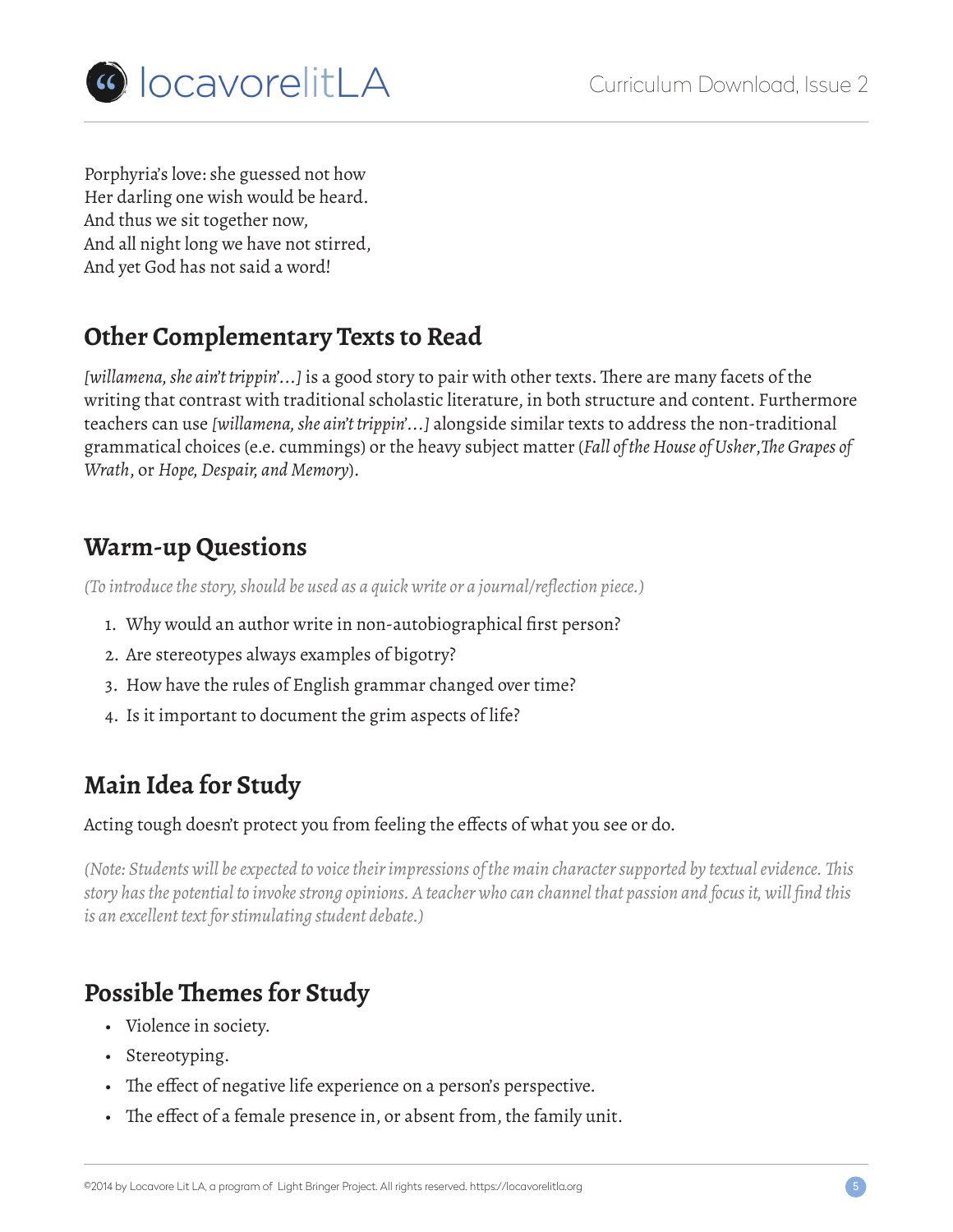

- Is it possible to tell a story without inserting one's personal bias?
- A single action can have a chain of effects on the lives of many people–from those directly involved to those observing.

## **Focus Questions**

- 1. What is the effect of the author's non-traditional narrative style? Does it limit or increase understanding?
- 2. What kind of person is the narrator? How does our perception change over the course of the story?

*(The focus questions can be used for a Socratic Seminar and/or a writing assignment.)*

## **Comprehension Questions**

- 1. Where does the story take place?
- 2. Who is Michael?
- 3. What happened to bring the police?
- 4. Why was this incident not a surprise to the neighbors?
- 5. Why doesn't the speaker want her neighbors working in the carport?
- 6. What does the narrator mean by a "free kill"?
- 7. How old is the "little vato"?
- 8. What happened to the narrator's cousin?

# **Text-dependent Questions**

These questions may be used for Response to Literature writing pieces. They should not be used as comprehension questions.

- 1. Although it is clear Willamena dislikes her neighbors, does she reveal understanding or even sympathy for some of them at any point?
- 2. Why does the speaker discuss the importance of females in a household?
- 3. Do you think Willamena is a cold-hearted person?
- 4. Does the final line in the story, in which Willamena explains that she is merely "saying what it is," change or reinforce the perception of the narrator or the events she describes?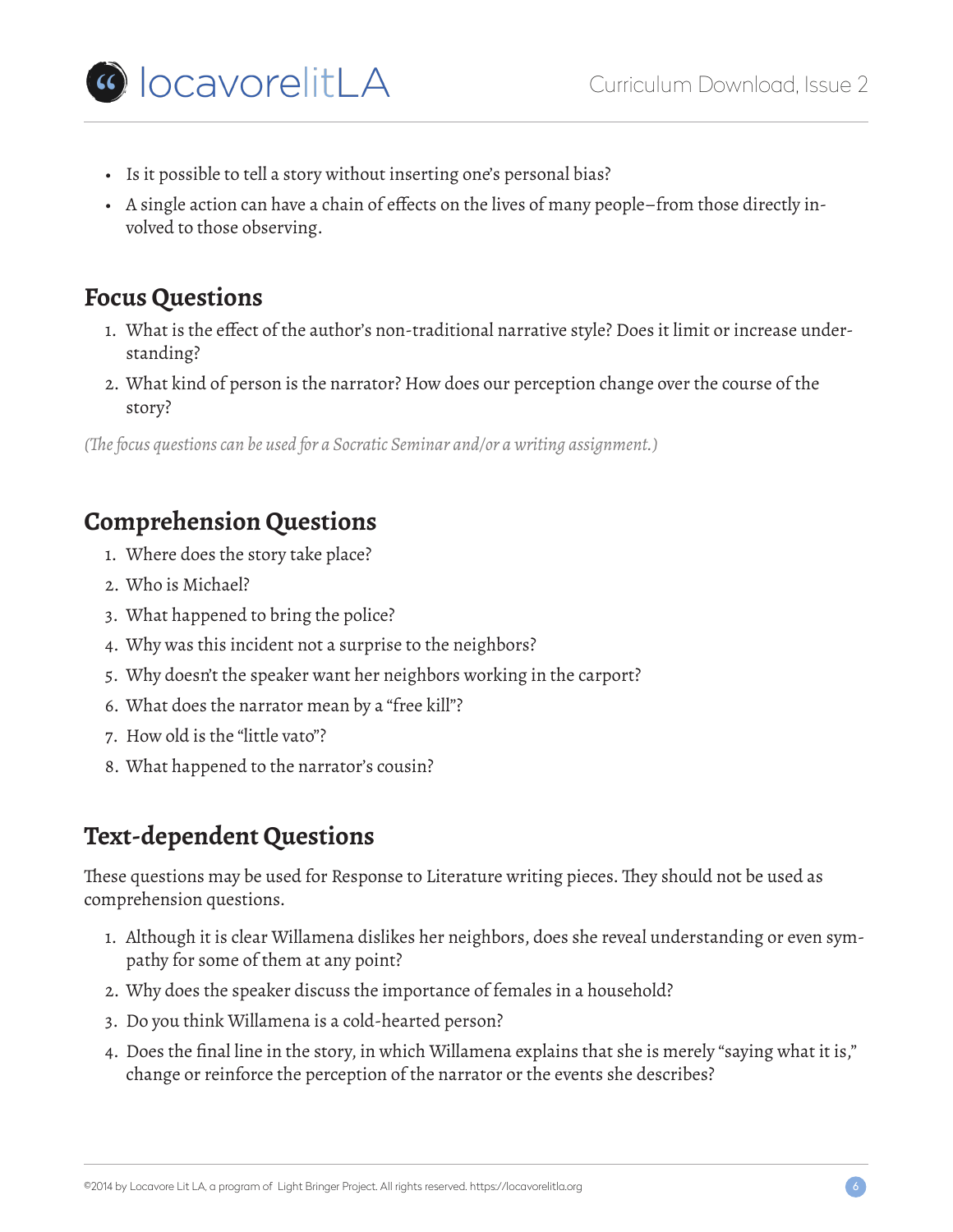

# **Types of Writing – Exercises & Activities**

### **Narrative**

- 1. Tell a first person story from the point of view of someone else.
- 2. Have students write their own narratives using a style that breaks the rules.
- 3. Study the concept of *The Grim* in story writing. Have students each write their own "Grim" based on either a real life or fictional event.

## **Descriptive**

Describe in detail the setting of *[willamena, she ain't trippin'...]* using details from the story. What is the mood of the setting? What do you see? How does it smell? What do you hear?

## **Expository/Analytic**

- 1. Write about what literary techniques the author uses to develop Willamena. Characterization, ambiguity, dramatic irony, dialect.
- 2. How are the narrators in *[willamena, she ain't trippin'...]* and the poem *Porphyria's Lover* by Robert Browing alike and different?

# **Possible Instructional Approaches**

### **Narrator**

In this story it is not immediately clear who the speaker is.

- Begin discussing how sometimes, in telling a story, the first person narrator reveals their own view of the world (i.e., Huckleberry Finn, Holden Caufield).
- Differentiate between an omniscient and unreliable narrator.
- Discuss why an author would write in non-autobiographical first person.

During the first reading, ask students to guess who they think is talking.

• After each section, ask if their opinion about the identity of the narrator has changed.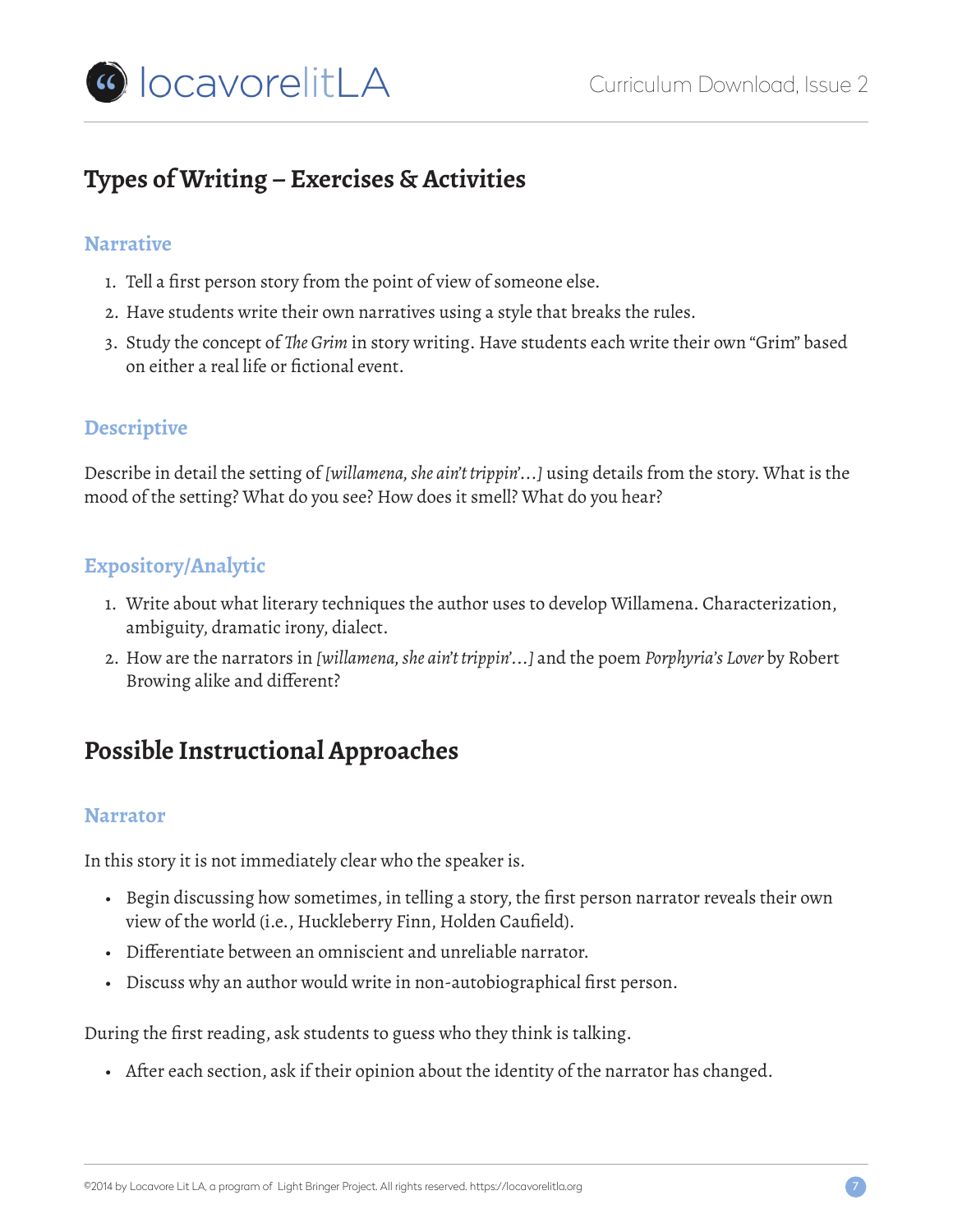

- Prompt suggestive questions: Is the narrator a man or woman? Is the speaker young or old? Could it be the opposite of what they initially thought?
- What textual evidence can they provide to support their beliefs?

Writing activities can include a narrative told in first person from the point of view of another character in the story.

### **Character Development**

Ask the students, who is Willamena?

- Initially this could include speculation about whether she is the narrator, or perhaps someone the narrator is speaking to, or about.
- Why is her name only mentioned in parenthetical asides?
- What do her opinions reveal about her?

Have the students create a profile of Willamena that excavates the embedded biographical information.

- Where does she live? E.g., "I live right above them...."
- What is her demographic?
- How have her life experiences shaped her point of view?
- Why does the author say Willamena "softens her stance" in the final section?

### **Theme: Stereotype and Bigotry**

Willamena speaks about her neighbors in language that is judgmental.

- Begin with a writing exercise asking students to provide examples or definitions of stereotype, bigotry, prejudice, etc.
- While reading the story, ask students to collect evidence of Willamena's prejudices. E.g., "I never liked them Mexicans."
- How do the students explain Willamena's hostility toward the police?
- Does the final line in the story, in which Willamena explains that she is merely "saying what it is," change or reinforce their perception of her?

### **Nontraditional Grammatical Structure and Language Choices**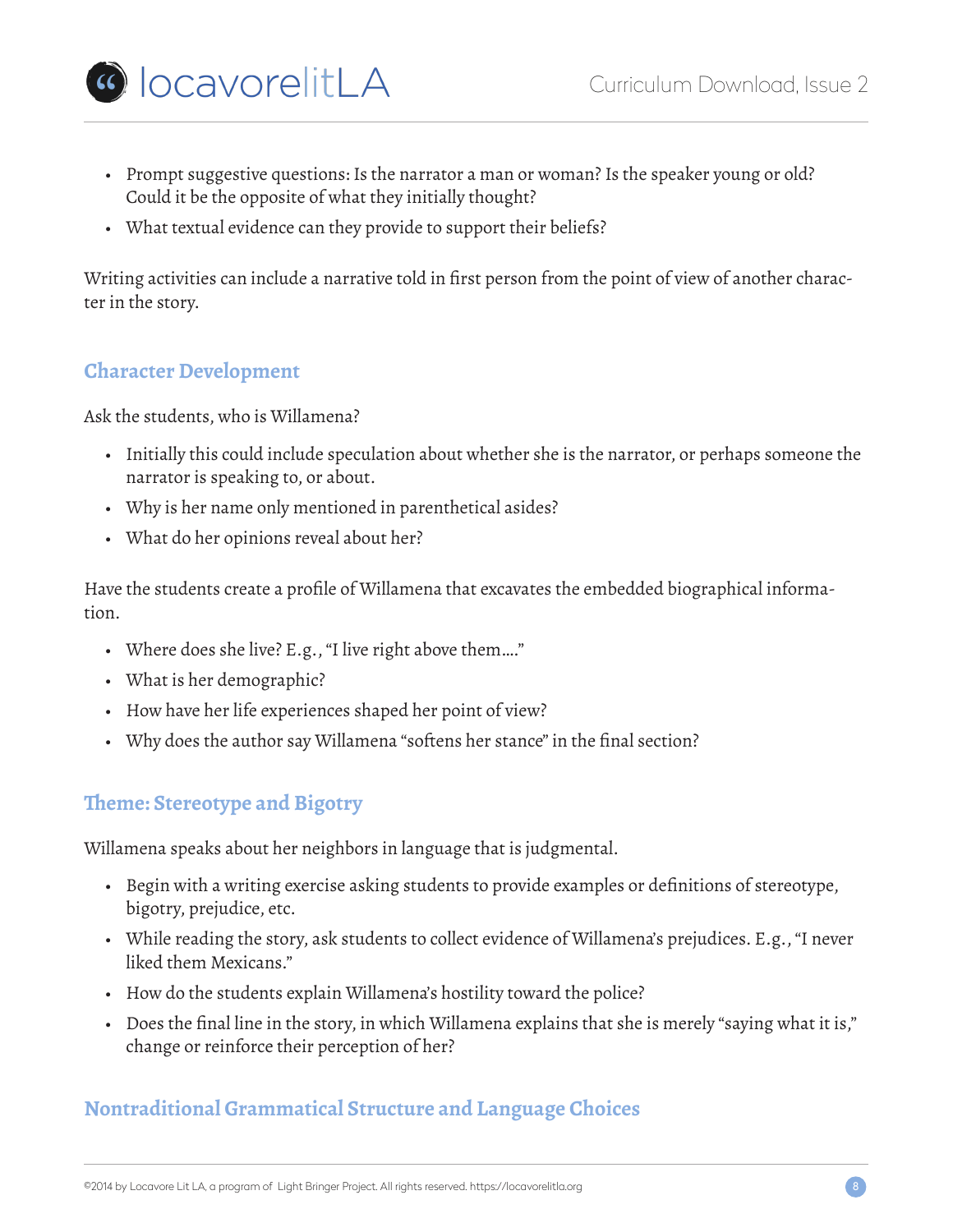ColocavorelitLA

In writing this piece, the author breaks rules of capitalization.

- Begin by showing students the ways in which rules of English grammar have changed over time.
- Discuss the intentional misspellings that appear in popular culture.
- A writing exercise could speculate why rules of grammar exists at all.

After reading the story, prompt oral or written discussions about:

- Why did the author choose to ignore rules of capitalization?
- What effect does his choice have on the mood and tone of the story?
- What effect does his choice have on the reader's impression of Willamena?

## *The Grim*

This is a very sad story about children being abandoned by drug addicts.

- Begin by having students speculate orally or in writing about the reasons some authors feel it is important to document the harsh aspects of life.
- Perhaps ask students to share similar stories they have heard or experienced.
- This could be paired with Elie Wiesel's *Hope, Memory, and Despair* in which he argues for the importance of preserving the memory of horrific events.

In the final section, Willamena talks about her cousin that was similarly abandoned.

- What does her experience reveal about her point of view?
- Why does the narrator seem indifferent to the sadness?
- Does the final line in the story, in which Willamena explains that she is merely "saying what it is," change or reinforce the perception of the events she describes?

## **Activity**

Discuss the concepts of lingo and specifically slang. Have students share examples of slang that they've heard around school. (Be careful to work with the students to keep the discussion academic and avoid or identify prejudice.) Ask the students to keep a slang journal for a week. They should keep daily entries identify slang that they've overheard and describing what it means. At the end of the week, they should share what they've heard and written about in class.

As a follow-up, see if students can track down the origins of the slang words and phrases that they recorded.